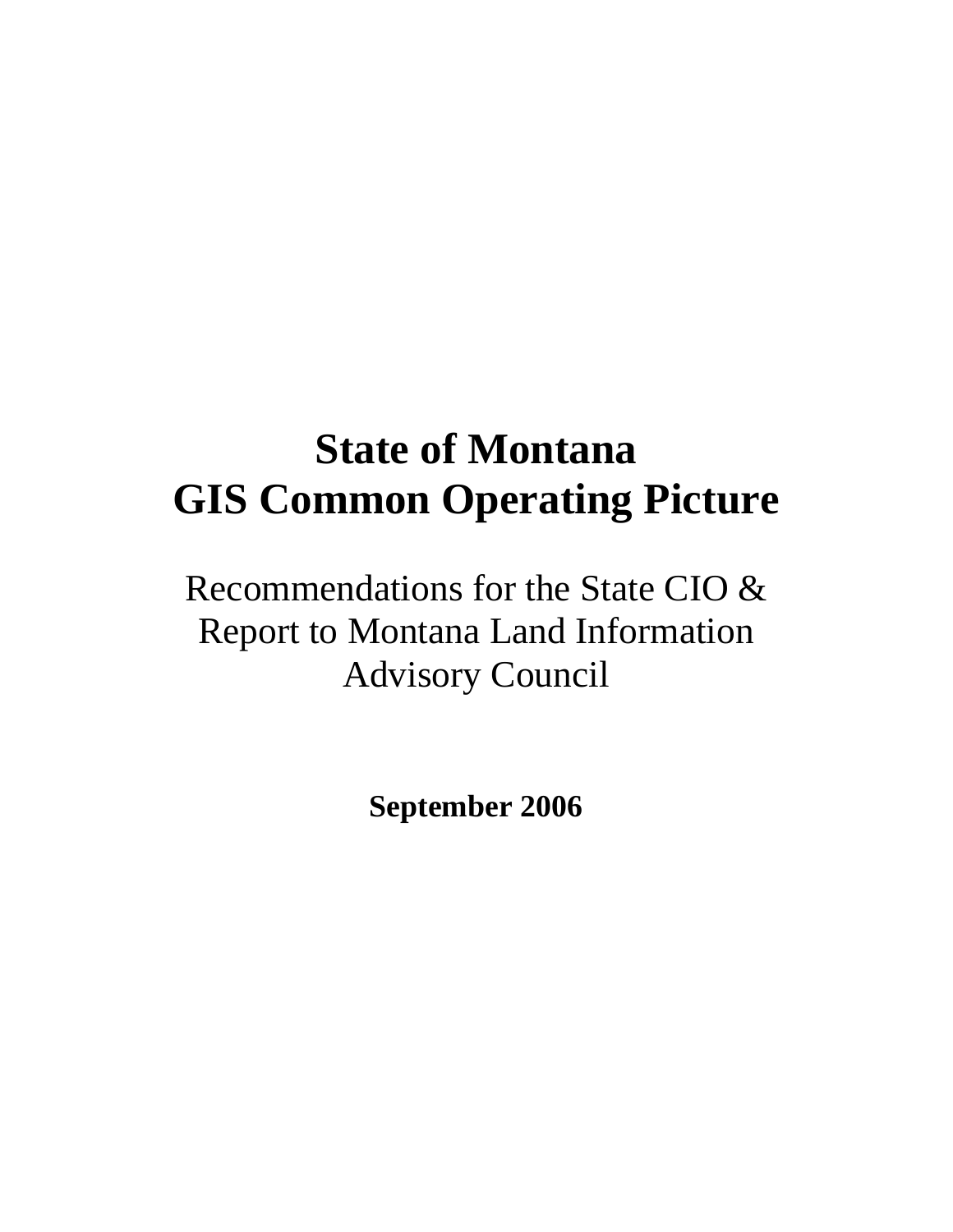#### Introduction

By motion at their June 2006 meeting, the MLIAC asked the CIO "to assess the current state of a common operating picture for the coordination and distribution of State of Montana geographic information assets and report at MLIAC on 9/7/2006." To accomplish this task the State CIO, Dick Clark, appointed a 4-person subcommittee and charged them with assessing the GIS common operating picture, developing a final report that summarized their findings, and making recommendations about the future direction of GIS within the State of Montana.

The subcommittee appointed by Dick Clark, is pleased to submit their recommendations to the Office of the State CIO and to report their findings to the Montana Land Information Advisory Council (MLIAC).

The subcommittee came into the process with no predetermined outcomes. The members were motivated to find forward-looking recommendations that will serve the interests of the greater Montana GIS user community, Montana taxpayers and the public at large for years to come. Although history and existing legal considerations provided context and understanding for its deliberations, the subcommittee did not constrain its thinking to existing paradigms and understandings.

The group began by gathering information from numerous sources, including the Montana State Library (MSL), Natural Resource Information System (NRIS) and the Department of Administration (DofA), Information Technology Services Division (ITSD). As further background, the committee also requested legal opinions on the statues/rules governing the NRIS, ITSD (Montana Information Technology Act - MITA), and GIS (Montana Land Information Act – MLIA).

Other solicited and unsolicited input on various concerns and subject matter was provided by numerous individuals.

Using the existing GIS operating environment as background information, the subcommittee looked into what the State's operating architecture should be given the national GIS environment, present and future technological advances, and how GIS will be managed, coordinated, and accessed in the future.

From there, the subcommittee began by developing a specific vision for the State of Montana GIS environment and by defining the roles and responsibilities of the various stakeholders, including the DofA/ITSD, the MSL/NRIS, the State GIS Coordinator, and State agencies and departments.

A dominate theme that pervaded this effort and has brought national recognition to their programs and to the State of Montana is the laudable work done by the MSL/NRIS and DoA/ITSD over the years. The agencies' staffs take pride in their work, and the people of Montana have benefited greatly from their efforts. We honor them for their commitment and dedication.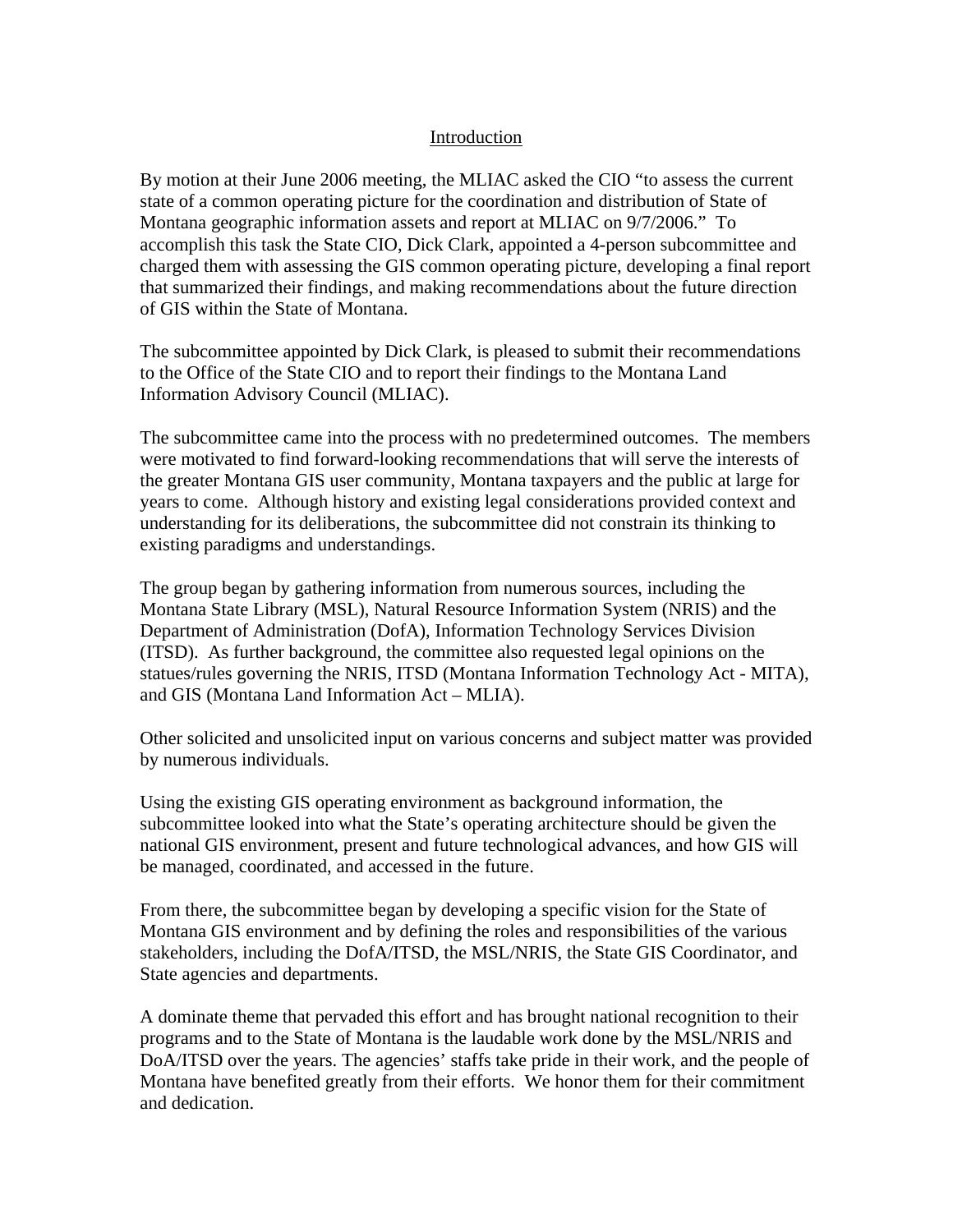In the course of deliberating the issues, the subcommittee endeavored to find the best ways to enable these people to further succeed in meeting the interests and needs of the Montana GIS user communities, public and private.

The subcommittee wishes to thank the CIO and his staff, the State Librarian and her staff, and other Federal, State, local government and private sector professionals who so generously contributed their time and effort to this endeavor.

We are pleased to submit this report to the CIO and to the MLIAC.

Robin H. Trenbeath, Chair Lance Clampitt

Ken Wall **RJ** Zimmer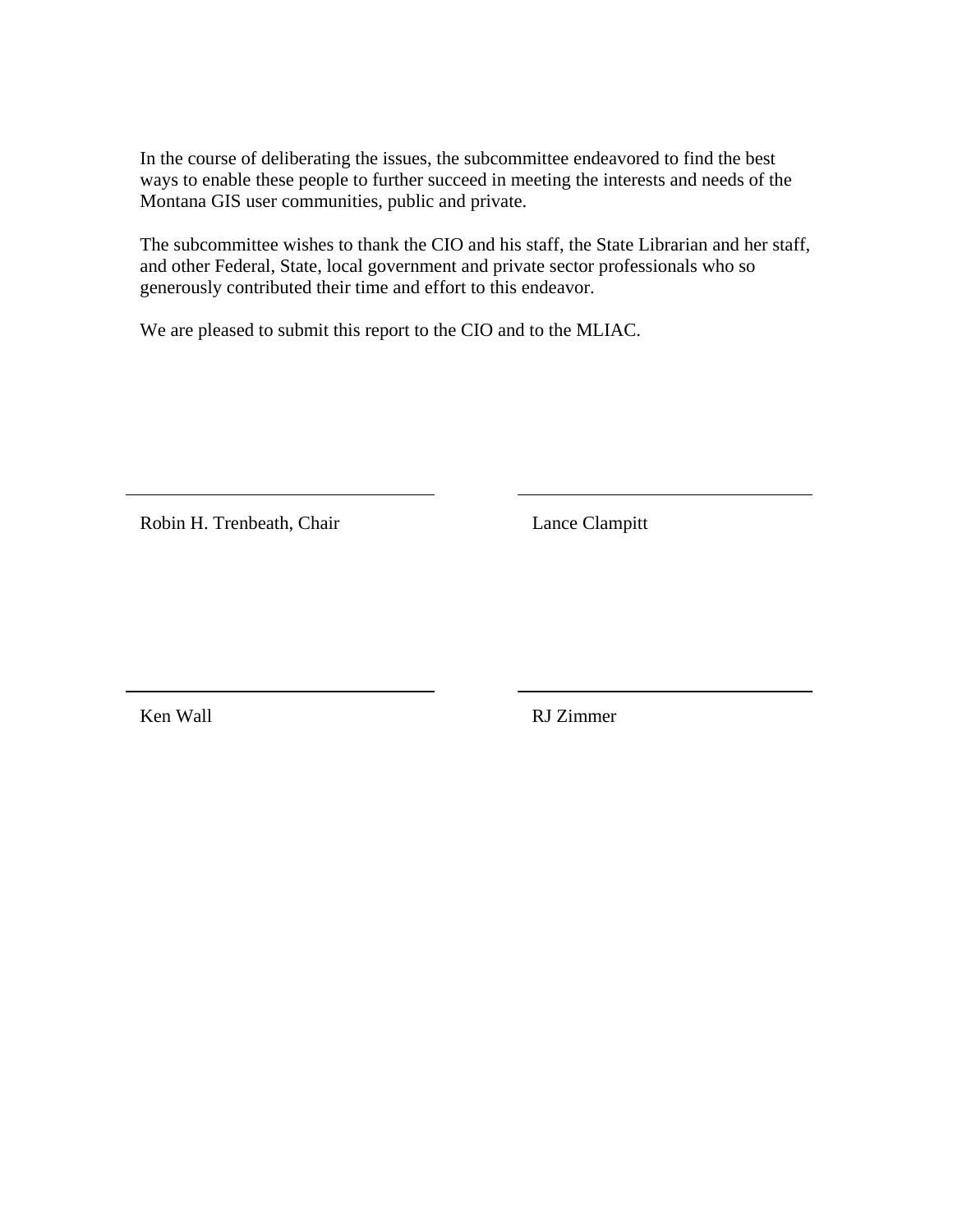#### Executive Summary

This report makes sixteen (16) recommendations. Primary among these is the creation of an independent Geographic Information Office housed in the Governor's Office and staffed by a Geographic Information Officer (GIO) and the current DofA, ITSD GIS Service Bureau personnel. Further, that the office oversees the development, implementation and coordination of GIS activities and technology across all State agencies. A well thought out transition plan is critical to the success of these recommendations. The subcommittee recommends that development of the detailed transition plans be directed by the GIO.

Secondarily, the report recommends that the Montana State Library, Natural Resource Information System (MSL/NRIS) is the State's GIS Data Clearinghouse, including being the providers of the State's primary (but not exclusive) GIS Data Portal, and the holder of the State's principal GIS metadata files. Further, that the MSL/NRIS not be limited to only providing these services for natural resource information but be allowed to provide these services for all of the State's GIS information content. Finally, that the MSL/NRIS discontinue the business of applications development for State agencies and stop storing GIS data content except where that content is archival data and/or the NRIS has added significant value to the content dataset.

The report also recommends that the DofA, ITSD be designated as the State's primary (but not exclusive) GIS Data Warehouse and that the GIS Service Bureau be the lead entity to work with all federal, state, local, private and tribal entities to coordinate, develop and maintain data and standards for GIS information.

The report also recommends that consumers of GIS data content have multiple paths available to retrieve the information they seek.

And finally, the reports recommends that the MLIA Council actively support efforts to secure and ensure the funding and other resources necessary to carry out these proposals.

Appendix A is a matrix of the general roles and responsibilities anticipated by these recommendations.

The subcommittee recognizes these recommendations are general in nature and will require more specific detail before implementation. We see this as a collaborative effort of the Montana GIS community under the leadership and authority of the GIO.

Finally, we are aware that it will take time to implement the proposals, but urge the CIO to move quickly towards execution of these recommendations.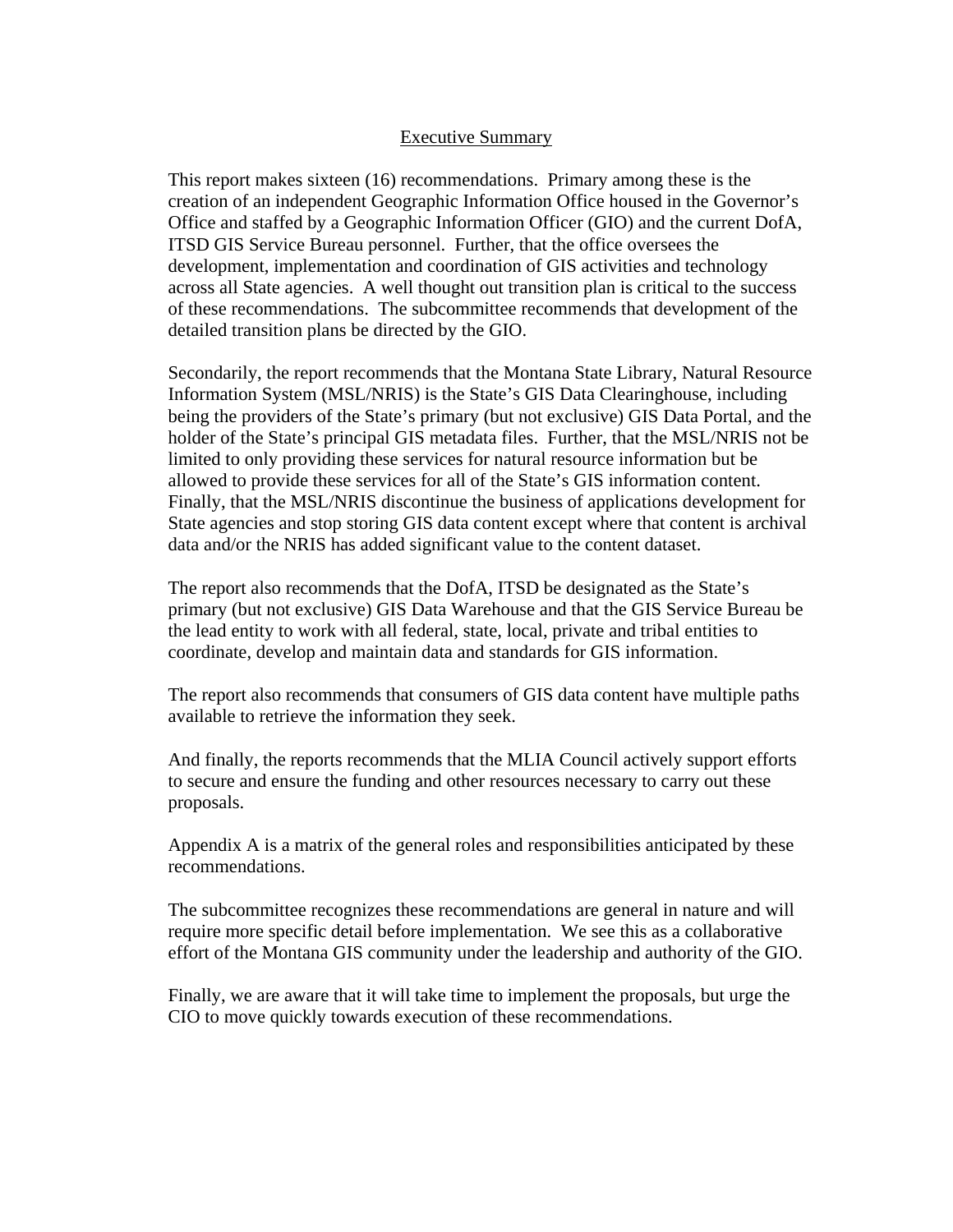#### **Background & Issues**

In reviewing the current State GIS operating environment, the subcommittee observed that a major issue is the strained relationship between the MSL, NRIS and the DofA, ITSD, GIS Services Bureau, and the impact of that tense relationship on the GIS community across Montana. It is our determination that these basic issues revolve around the roles and responsibilities claimed by each organization.

Given that perspective, the subcommittee concentrated on the following questions:

- What are the roles and responsibilities of a GIS Clearinghouse?
- What are the roles and responsibilities of a State GIS Coordinator?
- What are the roles and responsibilities of other GIS entities?
- How should GIS archival data be preserved?
- What is the accepted data access and distribution technology of today?
- Does the State need a central and unbiased position of authority regarding GIS?

#### **Definitions**

A GIS Clearinghouse is an institution that collects and distributes metadata about geographic information. A clearinghouse publishes those collections that describe geographic information and data resources within their areas of responsibility, documenting data quality, characteristics, and accessibility (metadata). A clearinghouse uses readily available web technology for the publication and discovery of geospatial resources. This document recommends a Montana GIS Clearinghouse be officially recognized. The Montana GIS Clearinghouse will provide a central location where state and local agencies can list GIS datasets and the associated metadata, and where users can browse the list, search for specific key words, find the availability of data, verify who holds the data, and determine how the data can be obtained through a GIS Data Portal. The GIS Portal acts as an information broker that facilitates GIS data access and dissemination and in some instances validation, via a gateway, regardless of the data's physical location. The Clearinghouse does not necessarily store or serve any data, yet provides an application or link to put the consumer of information and the information they seek together.

A GIS Data Warehouse is a central, physical location where GIS data is stored. This does not mean that this organization is the distributor of information or even the creator of the data; it is simply a place to park data.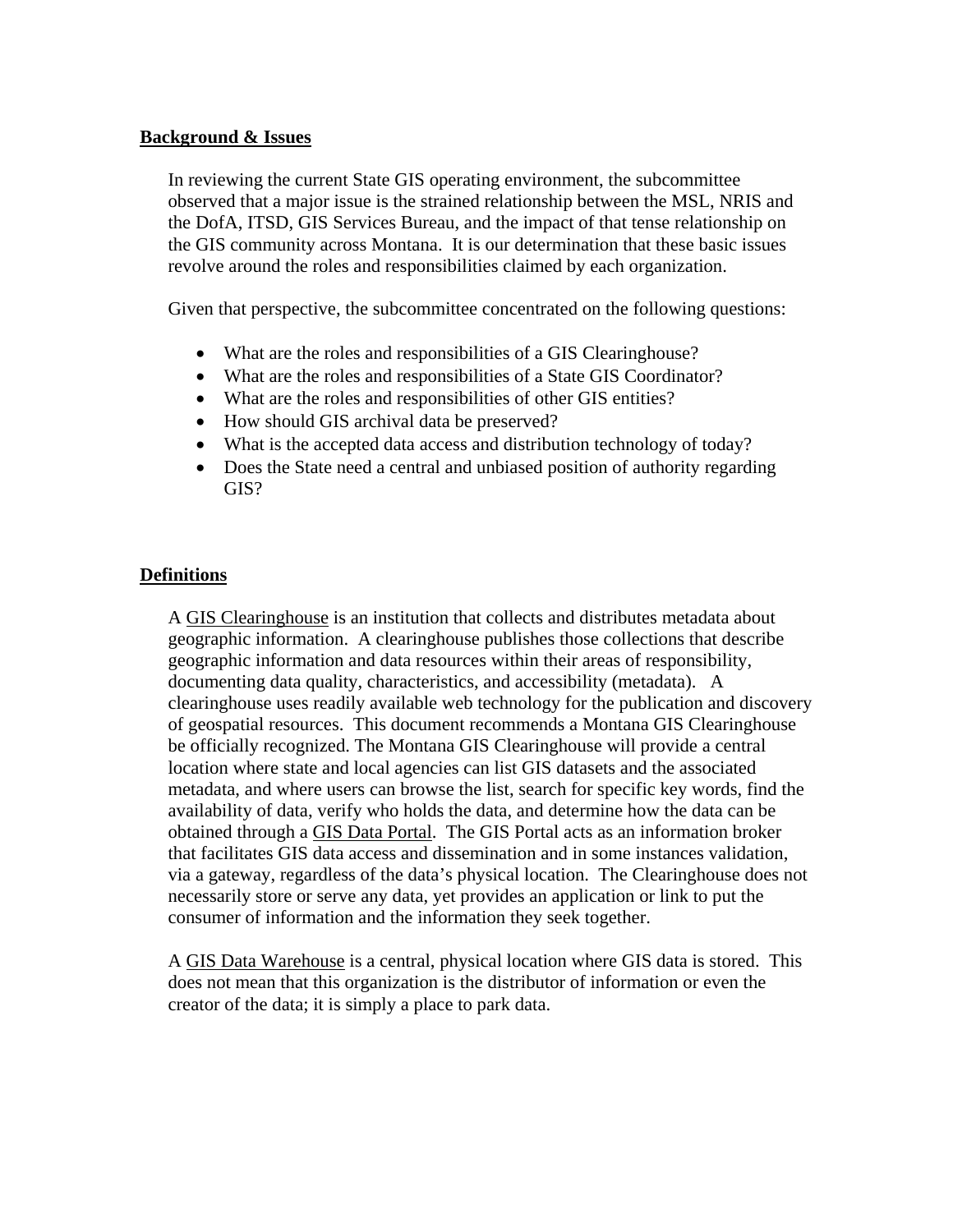Active/Operational Data –the active and operational data content collected, maintained and used by the source agency (data steward) to fulfill their mission.

Archival Data –a digital "snapshot" of source agency GIS data content that preserves a copy of the information for that particular point-in-time, data status, or database content, and is used for historical and research purposes.

Historical Data – preservation of "snapshot" data content for future generations.

Value Added Data – GIS digital content which has undergone a conversion from the data content gathered by the source agency such that it provides a necessary alternative enhancement.

#### **Legal Analysis** (Appendix B)

Each agency, their management, legal team, and employees interpret existing laws differently. A major portion of the existing conflict is due to the interpretation of these statutes. Montana's need to manage geographic information has never been more important. Yet, growing agency operational responsibilities, new laws and implied missions have further clouded the issue.

However, it is the conclusion of the subcommittee that new laws amending current statues are not required; any new laws would be open to the same interpretations as the existing ones. It is also a finding of the subcommittee that existing laws are general enough that most of the issues and recommendations identified within this report are well contained by the present legal construct. The only exception may be in the creation of a central GIS authority that can provide unbiased decision-making and is the final authority concerning implementation of existing laws and associated GIS roles and responsibilities.

If the Executive and Legislature do decide to enact new laws, the act should take full advantage of a GIS Operating Environment through the assignment of specific roles and responsibilities for GIS coordination, production, maintenance, archive and access. It is also understood that any new laws governing GIS may implicitly assign responsibilities to a single existing agency, multiple existing agencies, a newly formed agency or department, or any combination thereof.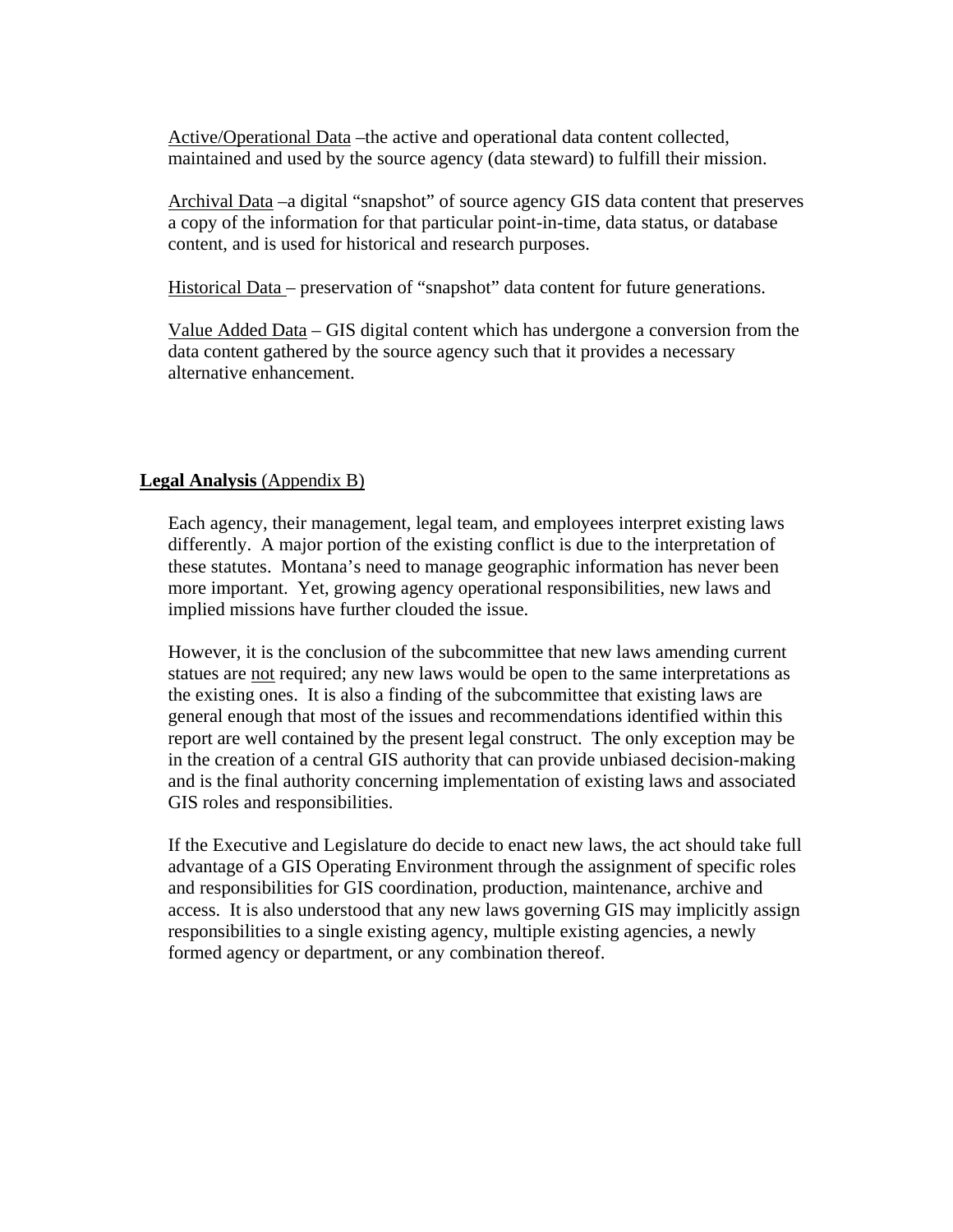#### **GIS Data Environment**

Regarding Natural Resource information collections and dissemination, the subcommittee sees no valid distinction between Natural Resource GIS data and all GIS data. The Natural Resource Information System has an inherent and statutory duty to collect natural resource information. The Department of Administration is charged with being the lead entity to "work with all federal, state, local, private and tribal entities to develop and maintain land information". The MLIA language of "land information" replaced the original language and intent of geographic information so that it would be understandable to the legislators and laymen alike. There is no doubt that the MLIA language means geographic or GIS information, and that the Department has the responsibility under this law to coordinate all land information including that of the natural resource flavor. The Department also has the overall responsibility to develop standardized, sustainable methods to collect, maintain, and disseminate information in digital formats about land information.

Because it needlessly limits the mission of data distribution and access, the line dividing types of GIS information such as "Natural Resource" data should be erased. The separation of responsibilities based on data type is no longer a valid or necessary distinction. The distinction should be made as to the responsibility for service (steward, coordinator or access provider) and not by type of data.

#### **Funding**

This subcommittee did not consider past or existing agency funding (or the lack of funding) to perform a mission. Our recommendations are based on which agency should have specific responsibilities related to GIS data coordination, production, maintenance, archival and the ability to make this data accessible to information consumers. As recommended in this document, each responsible agency should be fully funded to fulfill their mission.

#### **GIS Application Services**

More and more agencies are developing their own support for GIS mission critical functionality within their own organizational boundaries. In addition, the availability of private sector consulting services is also growing. Although once a valuable asset to the growth of GIS and support of the GIS consumer within the State, most of these services need no longer be provided by the NRIS and detract from the primary NRIS mission.

What the NRIS should be providing are those applications that link the consumers of GIS information with the data content they seek (via the GIS Data Portal) in the fastest and most flexible manner possible. That is, the NRIS needs to concentrate its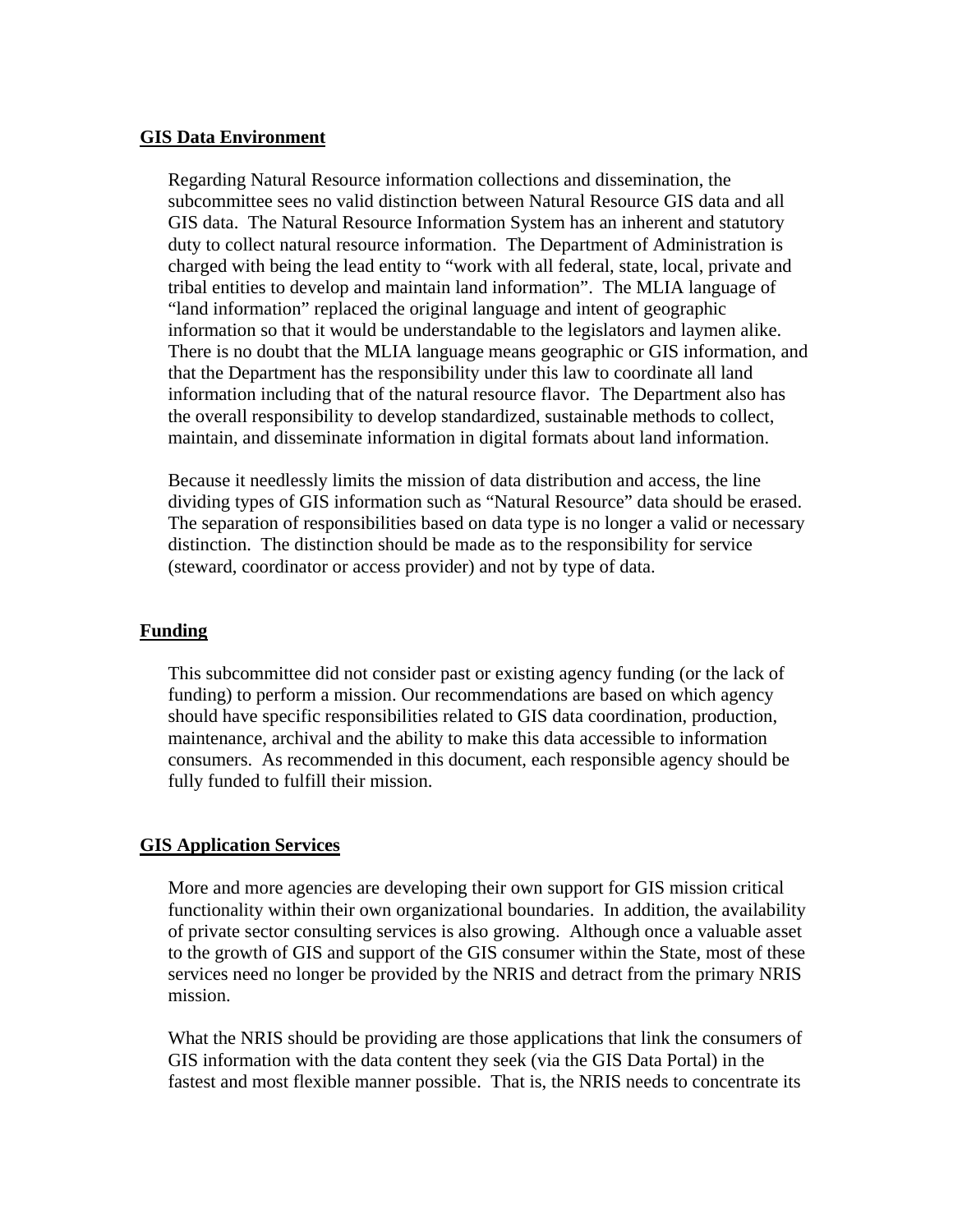resources on implementing the technology and applications that deliver any and all GIS information, from whatever source, to the GIS content consumer.

State agencies will, from time to time, need some guidance and assistance on small projects that, because they lack staff expertise, time or other resources, they cannot perform on their own.

While we caution any agency to avoid being drawn into a cycle of staffing up to meet contact needs and contracting to maintain staffing, there are and will be situations when it is appropriate for one state agency to provide GIS services to another agency. The State should be able to respond to that need for small projects or when there is a compelling need.

#### **GIS Clearinghouse Role**

As we contemplated the role of the Clearinghouse and in order to free our analysis of the jargon that might box us in conceptually, we posited the analogy of GIS data as a book. This analogy helped us understand the context and nature of the issues, and to assimilate the information into a manageable form.

In this analogy a library plays a very important societal role by, at its most basic level, providing free and ready access to information that the public wants. Typically the library does not write books or publish books, or stockpiles, edits, or sells them; others successfully perform these functions. The library provides a copy of a book and, though the library may not have a copy of every book, it can help the public find and obtain copies through a network of libraries and other resources. Further, the library is rarely the only avenue for finding and using books – there are many other ways, some free and some at a cost.

All this can also be said in regard to a library of GIS data. A GIS library such as the NRIS is a known, trusted, and valuable public resource for GIS data. A GIS library such as the NRIS does not need to be the only source for finding, accessing, using, and distributing GIS data, and it does not necessarily need to store the data (GIS Data Warehouse), but they do need to provide an avenue to access the information (GIS Data Portal). Indeed, information sharing is far more effective when there is a multitude of pathways through the data forest, because the users start from different origins, have different needs and perspectives, and have a variety of destinations. Therefore, it is more efficient from the user perspective, to have more than one resource for discovering and accessing GIS data.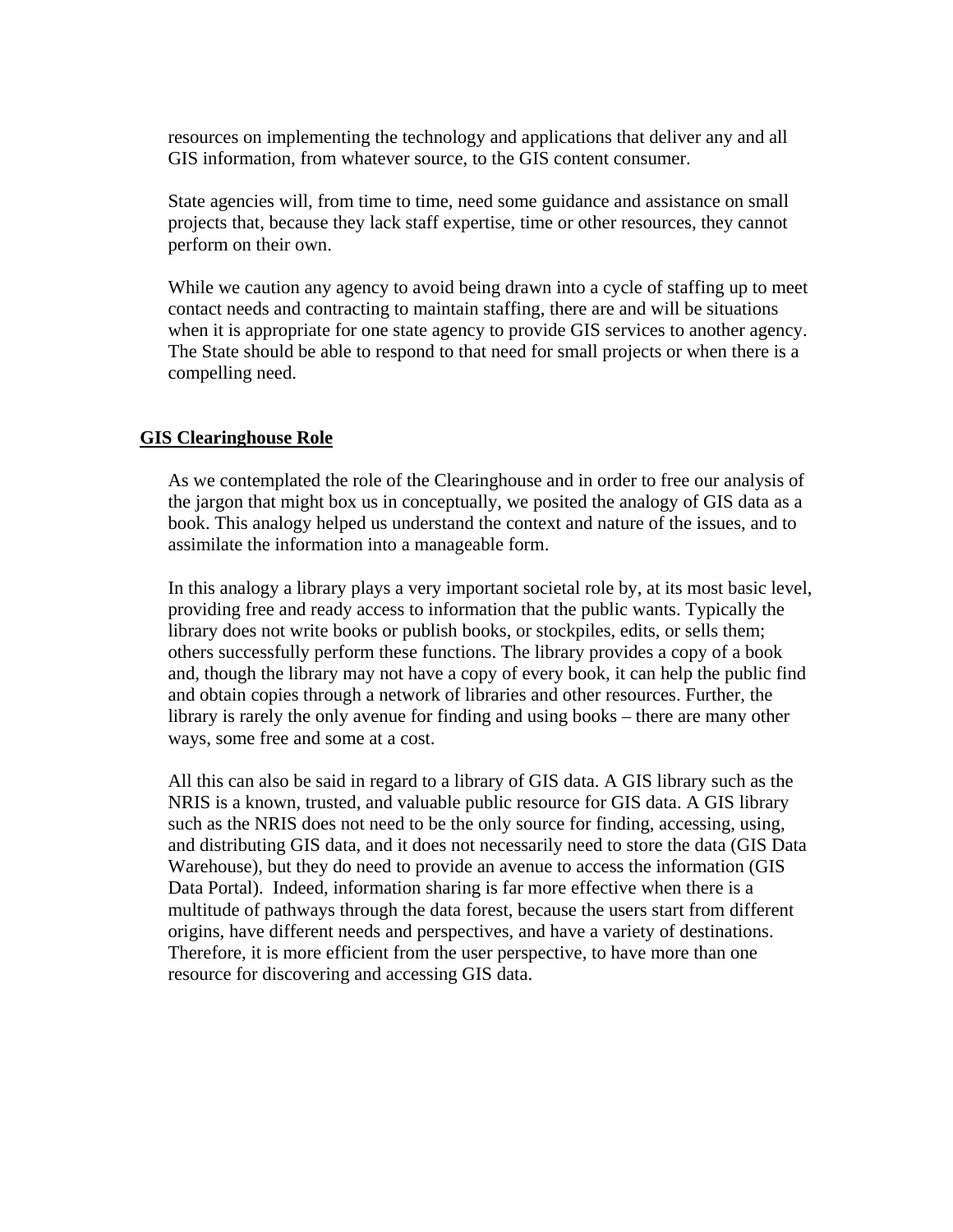#### **GIS Data Warehouse Role**

The role of the GIS Data Warehouse is to provide a central location where GIS information is stored. This function is very similar to the current ITSD role as the State's Data Center for non-GIS data. That is, the mission of the ITSD is, first and foremost, an infrastructure organization that provides "utility" services to government. Because of this charge, the ITSD has developed into an organization that can effectively provide the following services:

- Operational Support
- Security
- Redundancy
- Cost efficiency
- Disaster recovery

However, although the ITSD is the primary data warehouse facility for the State, they are not the only data storage resource. Where appropriate, agencies and other entities store their data in other physical locations (e.g., agency data centers).

#### **Central Authority**

A Geospatial Information Officer (GIO) as a central authority would have similar responsibilities and authority within the GIS world to those of the State CIO within the general IT environment. A neutral position of authority would provide credibility within the State and the GIS community. The GIO would be housed in a neutral agency and serve as the highest level of authority on GIS standards, processes and operations within the State of Montana. The position would provide:

- 1. Leadership
- 2. Guidance
- 3. Advocacy for funding
- 4. Develop and enforce standards
- 5. Set policy
- 6. Oversight for the coordination of GIS activities
- 7. Final arbitrator for all GIS roles/responsibilities

The GIO would have staff resources to include the State GIS Coordinator position and the current DOA, ITSD GIS Bureau staff. The GIO would also chair the MLIA Council.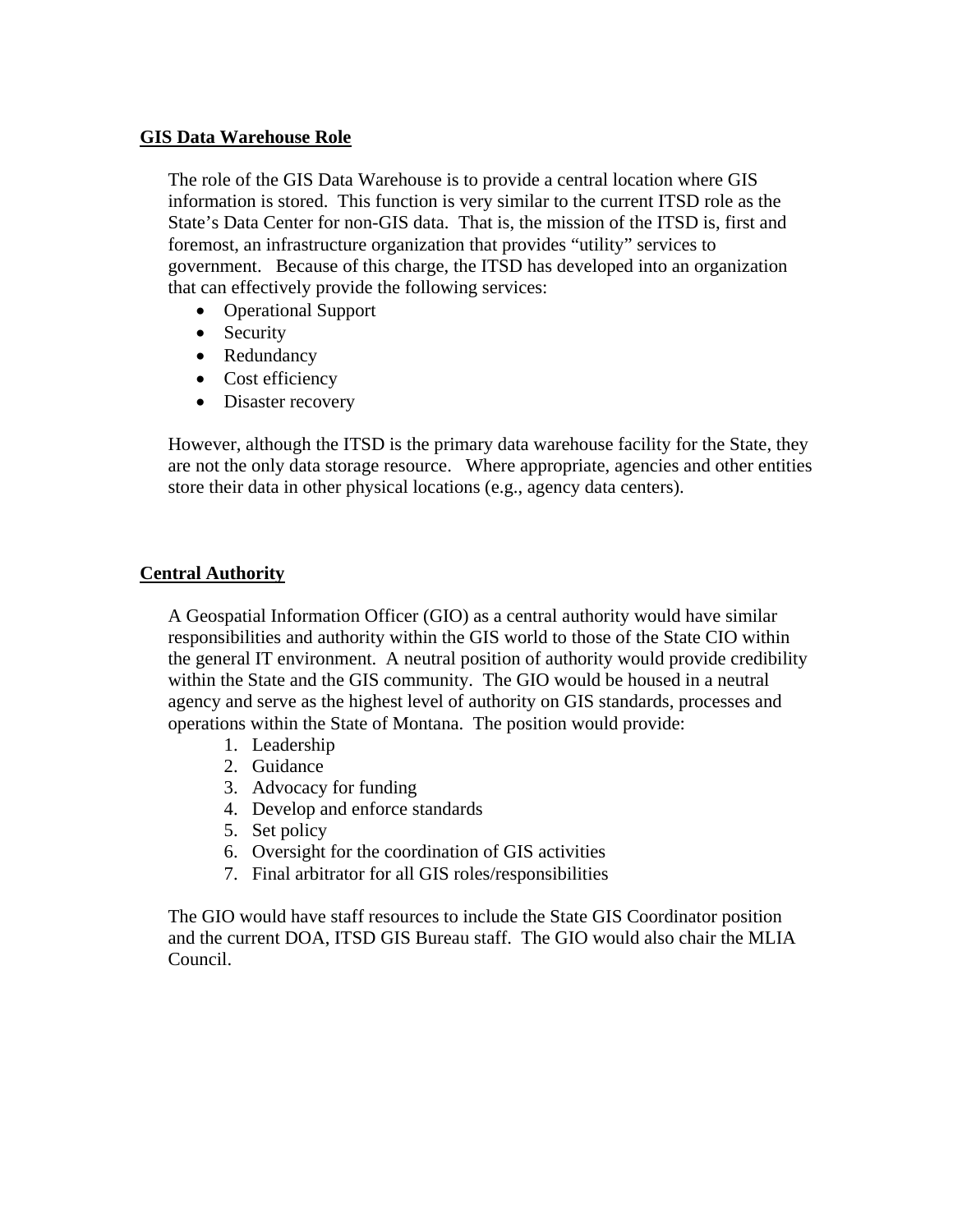#### **Recommendations**

The subcommittee is pleased to make the following recommendations to the CIO and the MLIA Council for their consideration. The recommendations below address the directive of this subcommittee regarding *the common operating picture for the coordination and distribution of State of Montana geographic information assets* and are not intended to wholly describe all roles and responsibilities of any State agency. It is recognized that the following recommendations will require detailed transition/implementation plans, and that these should be developed under the direction of the GIO.

- 1. Create a Geospatial Information Office for the State and hire a Geospatial Information Officer (GIO) who will report directly to the Governor's Office, with responsibility and oversight for managing the geospatial information efforts across all State agencies. The GIO is a new position that who acts as the final arbitrator for all decisions related to State GIS processes and operations.
- 2. Through a federated, enterprise approach, the GIO should strive to seamlessly merge, where applicable, geography systems and applications into the appropriate business processes of agencies in all areas of government and the private sector.
- 3. The GIO should ensure that, where appropriate, there are multiple pathways through the State's data forest to help public and private consumers of information find the data they seek.
- 4. GIO should have oversight responsibility for the stewardship of all MSDI layers.
- 5. Data enhancements and applications for MSDI usability and access may be done by any agency under the direction of the GIO
- 6. The NRIS should be the GIS Clearinghouse for the State of Montana. In this capacity the NRIS performs a GIS Data Library function by being the primary gateway (Montana GIS Data Portal) for spatial information access by state and local agencies, and the public.
- 7. Any public or private entity may provide GIS data through the Montana GIS Data Portal. However, the primary responsibility for providing MSDI data access through the portal is that of the Data Steward.
- 8. The NRIS GIS Data Portal function is not limited to GIS natural resource information, but should include all GIS data resources relevant to Montana.
- 9. The GIS data archival responsibility should remain with the NRIS, except where that function is performed by the data source entity. Regardless of the management responsibility and unless an exception is granted by the GIO, data content should be stored in the Data Warehouse.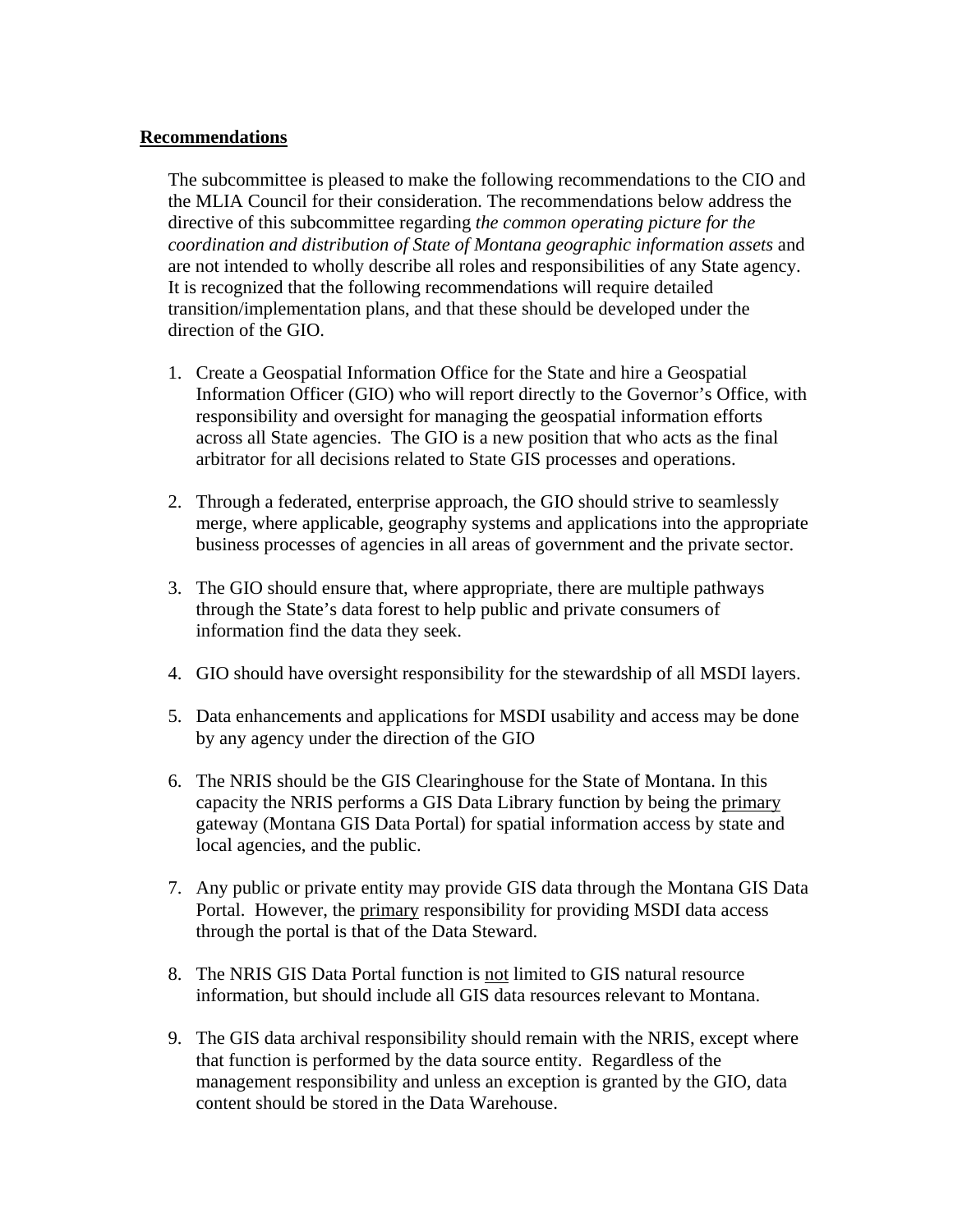- 10. GIS Application development services should be phased out of the NRIS. Application services in this context means application services other than those performed to provide data access.
- 11. The DOA, ITSD Data Center should serve as the primary GIS Data Warehouse. All GIS, non-source data content will be stored at the ITSD Data Warehouse. Exceptions may be granted by the GIO.
- 12. The DOA, ITSD, GIS Service Bureau, including the State GIS Coordinator, should be realigned to report to the GIO.
- 13. The State GIS Coordinator should be the lead in working with all federal, state, local, private and tribal entities to coordinate, develop and maintain data and standards for GIS information.
- 14. When GIS data becomes "historical" in nature, it should be transmitted to the Historical Society for records preservation.
- 15. MLIA Council should work with the GIO and ITSD to develop guidelines to help agencies determine when contracting in-house is appropriate and when work should be out-sourced to the private sector.
- 16. The MLIA Council should actively support efforts to secure and ensure the funding and other resources necessary to carry out these recommendations.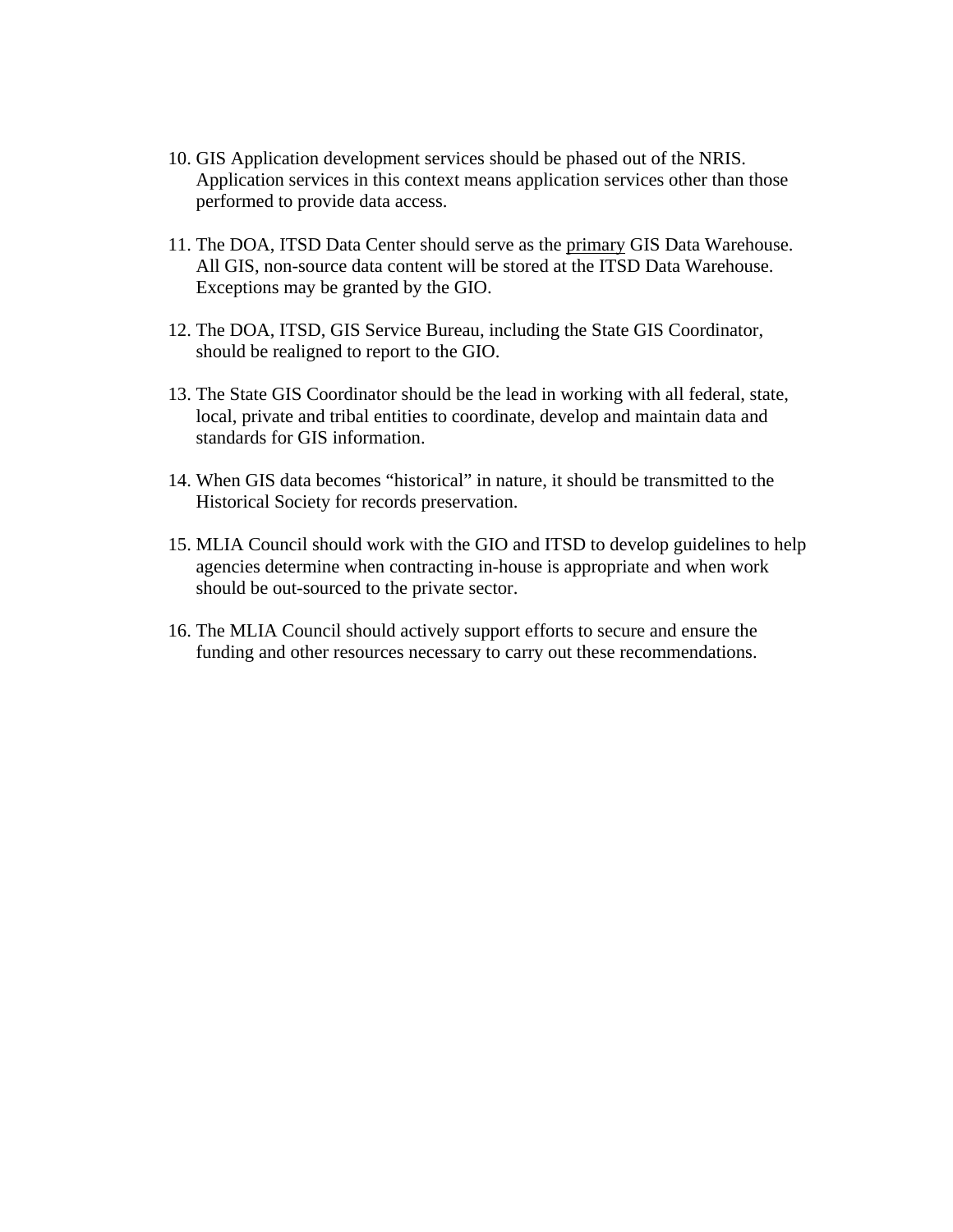### Appendix A

## **Recommended Operating Environment Roles & Responsibilities Matrix Sept. 2006**

| Roles /                 | <b>GIO</b> | <b>GIS</b>    | <b>NRIS</b> | <b>ITSD</b> | <b>State</b> | <b>Stewards</b> | Other (e.g., |
|-------------------------|------------|---------------|-------------|-------------|--------------|-----------------|--------------|
| Responsibilities        |            | Service       |             |             | Agencies     |                 | Feds,        |
|                         |            | <b>Bureau</b> |             |             |              |                 | private,     |
|                         |            |               |             |             |              |                 | local        |
|                         |            |               |             |             |              |                 | gov't.)      |
| <b>GIS</b> Oversight    | X          | $\ast$        |             | $\ast$      |              |                 |              |
| <b>GIS</b> Coordination | $\ast$     | X             |             |             |              |                 |              |
| <b>GIS Advocate</b>     | X          | $\ast$        | $\ast$      | $\ast$      | $\ast$       | $\ast$          | $\ast$       |
| Clearinghouse           |            |               | X           |             |              |                 |              |
| Portal                  |            |               | X           |             |              |                 | $\ast$       |
| Data Warehouse          |            |               |             | X           | $\ast$       |                 |              |
| Access/Distribution     |            | $\ast$        | X           |             | $\ast$       |                 | $\ast$       |
| <b>Standards</b>        | X          | $\ast$        |             |             |              | $\ast$          |              |
| Policy                  | X          | $\ast$        |             |             |              |                 |              |
| Funding                 | X          | $\ast$        |             |             |              |                 |              |
| Maintenance             |            |               |             |             | $\ast$       | X               | $\ast$       |
| Data Creation /         |            |               |             |             | $\ast$       | X               | $\ast$       |
| Production              |            |               |             |             |              |                 |              |
| Value Added             |            | $\ast$        | $\ast$      | $\ast$      | $\ast$       | $\ast$          | $\ast$       |
| Applications            |            | $\ast$        | X           | $\ast$      | $\ast$       | $\ast$          | *            |
| Development             |            |               |             |             |              |                 |              |
| For Access &            |            |               |             |             |              |                 |              |
| Distribution)           |            |               |             |             |              |                 |              |
|                         |            |               |             |             |              |                 |              |
| Data Archive            |            |               |             | X           | $\ast$       |                 | $\ast$       |
| Storage                 |            |               |             |             |              |                 |              |
| Data Archive            |            | $\ast$        | X           |             | $\ast$       | $\ast$          | $\ast$       |
| Management              |            |               |             |             |              |                 |              |

 $X = primary$ 

 $* = \frac{1}{3}$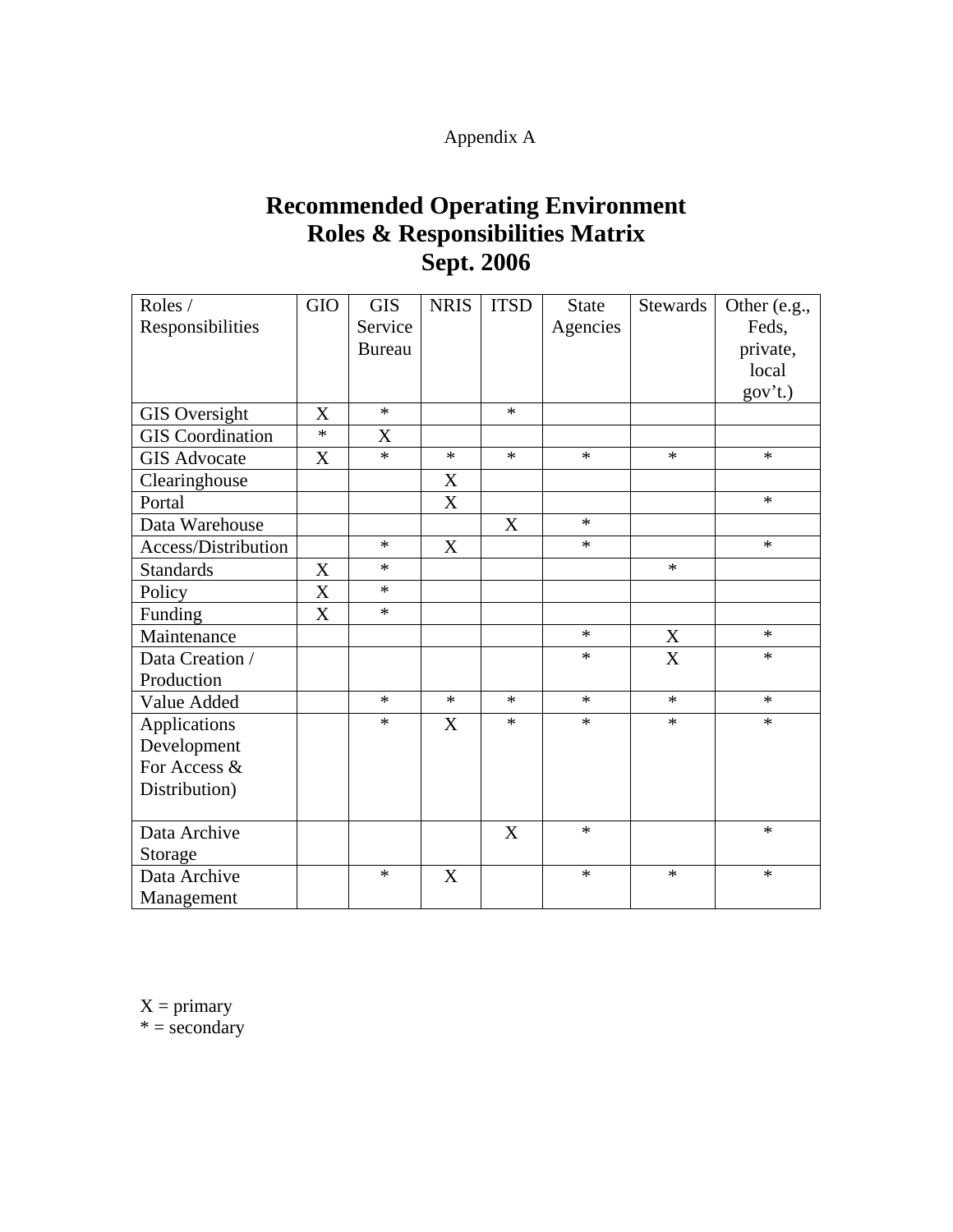#### Appendix B

#### **ITSD Legal Analysis**:

July 17, 2006

To: Jeff Brandt, Deputy CIO From: Dal Smilie, Chief Legal Counsel Re: GIS Statutory Authority

On behalf of the Montana Land Information Council you asked for a brief overview of statutory responsibilities for GIS in Montana.

The key statement of legislative intent is found in 90-1-401, MCA et seq., which is known as the "Montana Land Information Act". The purpose of that act is to "develop a standardized, sustainable method to collect, maintain, and disseminate information in digital formats about . . . land". See 90-1-402, MCA.

The Department of Administration is charged with being the lead entity to "work with all federal, state, local, private and tribal entities to develop and maintain land information". See 90-1-404(1)(a), MCA. The collection and organization of land information is intended to be conducted by the use of information technology and the Department has the duty to plan, establish and coordinate those services. See 2-17-505 and 512, MCA.

The Act also creates the Montana Land Information Council as an advisory council. See 90-1-405 and 406, MCA.

The Legislature understood that when it passed the Act in 2005 that there were preexisting groups highly interested in GIS. It was anticipated that a good deal of cooperation would be necessary. But, the Department was made the "primary point of contact" for other GIS coordinating groups. See 90-1-404(1)(h), MCA.

One very significant GIS entity is the Natural Resource Information System (NRIS) whose statutes were effective in 1983. See 90-15-101, MCA et seq.. NRIS has the overall duty to collect natural resource information; no specific mention is made of GIS. See 90-15-201(4) and 301, MCA. NRIS' duty is to collect existing data but not to also develop data, see  $90-15-301(1)$ &(3), MCA. NRIS is charged with treating with natural resource data in a manner that is economical and that minimizes or eliminates duplication; see 90-15-201(4), MCA.

You can see that the Department is charged with primary duties concerning all (not just natural resource related) land information. It has broad duties that include creating information that has not already been collected. It is charged with creating plans and administer accounts that assist it in carrying out its responsibilities, see 9-1-404 & 410, MCA. It has the duty to report the state's overall progress in collecting, maintaining, and standardizing and disseminating land information to both the Governor and Legislature, see 90-1-404(1)(k), MCA.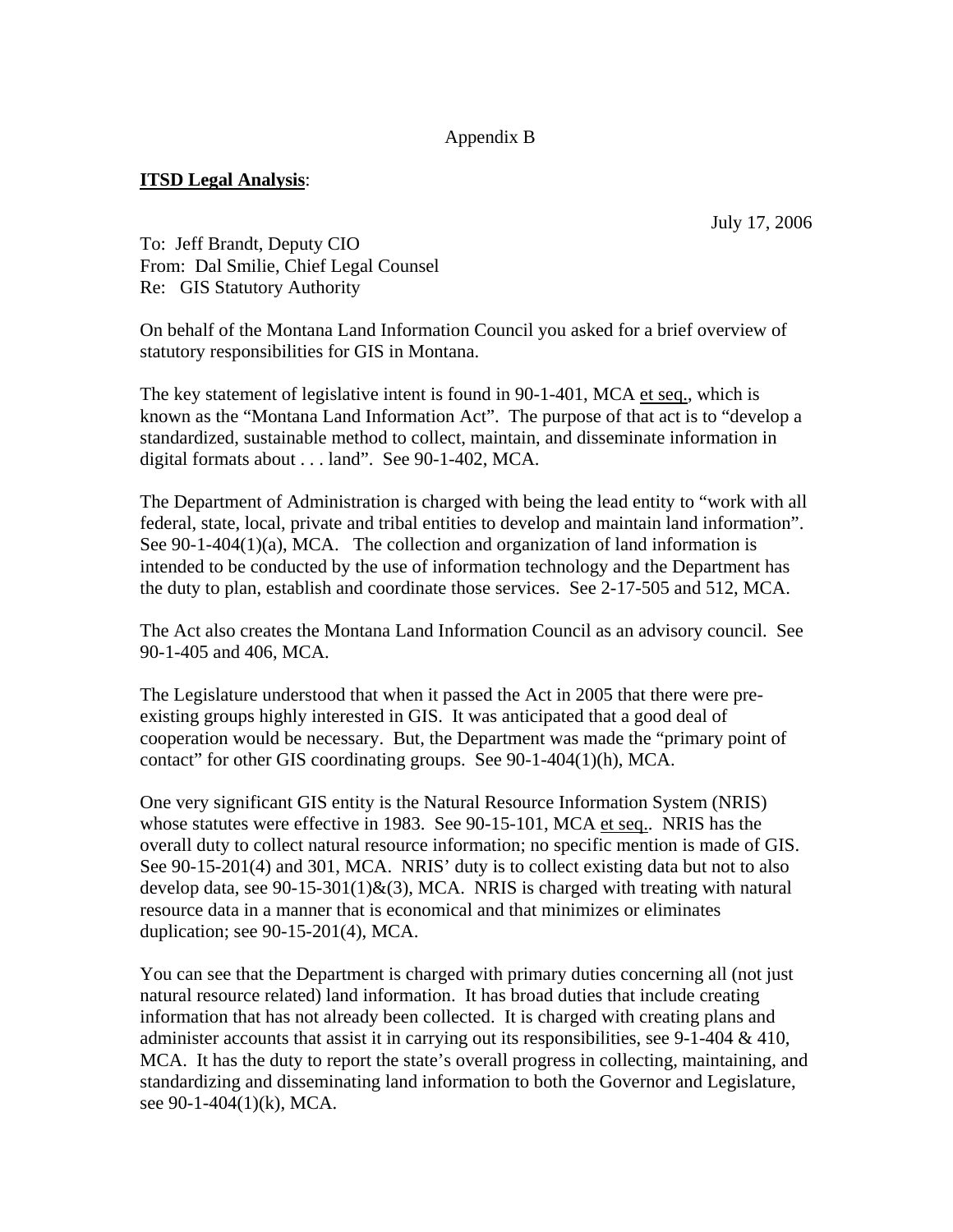#### **MSL Legal Analysis**:

#### **STATE OF MONTANA DEPARTMENT OF JUSTICE AGENCY LEGAL SERVICES BUREAU 444-2026**

#### **MEMORANDUM**

- TO: DARLENE STAFFELDT Montana State Librarian Montana State Library
- FROM: JIM SCHEIER Assistant Attorney General
- **RE: GIS Responsibilities**
- DATE: September 23, 2011

You have asked for my analysis of the GIS responsibilities of the Montana State Library (MSL).

More than 20 years ago the Montana Legislature enacted laws authorizing the establishment and implementation of a natural resource information system (NRIS). Mont. Code Ann. § 90-15-301 requires MSL to establish and maintain the NRIS, which is described in subsection (1) of the statute as "a comprehensive program for the acquisition, storage, and retrieval of existing data relating to natural resources in Montana." Mont. Code Ann. § 90-15-303 requires state agencies to cooperate with MSL in the planning of the NRIS, and also requires state agencies to provide data requested by MSL for purposes of the NRIS.

You have advised me that MSL views its NRIS role as including the acquisition and distribution of natural resource data necessary for understanding, managing, and utilizing Montana's natural resources and environment. The resulting geospatial data layers developed by MSL through the NRIS program, also commonly known as GIS data, have been utilized for a number of years by government and business entities, as well as private citizens, for various purposes including display purposes, as well as analyses relating to environmental permitting, economic development, recreation, wildfire control, drought assessment, and other purposes.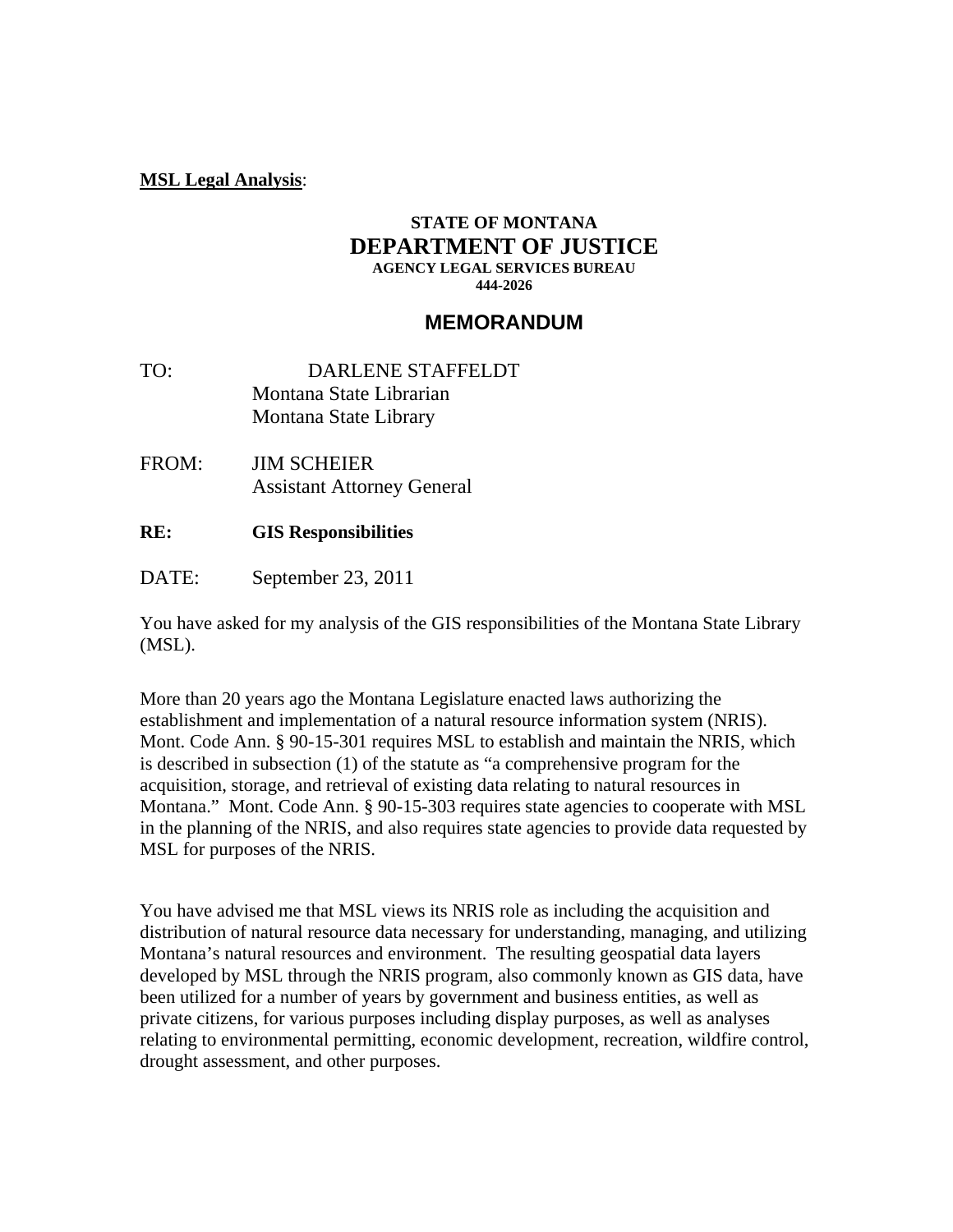In 2005 the Montana Legislature passed Senate Bill 98 (SB 98), which has been codified at Mont. Code Ann. §§ 90-1-401 through 413. The stated intent of SB 98, known as the Montana Land Information Act, was to develop a standardized and sustainable method to collect, maintain, and disseminate information in digital format regarding natural and

artificial land characteristics of Montana. Mont. Code Ann. § 90-1-402. SB 98 established a Montana land information account in the state special revenue fund to be used for the purposes of SB 98. Mont. Code Ann. §§ 90-1-409 through 411. SB 98 designates the Department of Administration (DOA) as the administrator of the account, and also assigns other duties to DOA with respect to the collection, maintenance, standardization, and dissemination of land information. Mont. Code Ann. § 90-1-404.

From a review of SB 98 it is not clear whether or to what extent the provisions of that bill were intended by the Legislature to impact the provisions of Mont. Code Ann. §§ 90-15- 101 through 305, which authorize establishment of the NRIS system and implementation of that system by MSL. There is no language in SB 98 expressing an intent to repeal or diminish the effect of the statutes authorizing the NRIS system, and those statutes are still in effect. Moreover, repeals by implication are not favored. State v. Moore, 174 Mont. 292, 298-99, 570 P.2d 580, 584 (1977).

A later, general statute will not affect the operation of an earlier, specific statute unless there is a clearly manifested intent to repeal the earlier act, or irreconcilable differences in the two acts. Trustees of Carbon County School Dist. v. Spivey, 247 Mont. 33, 36, 805 P.2d 61, 63 (1991). As discussed above, on the face of SB 98 there is no clearly manifested intent to repeal or affect the NRIS statutes.

This conclusion is also supported by the legislative history of SB 98. As noted, it is not entirely clear whether the provisions of SB 98 were intended to diminish the role of MSL with respect to its responsibilities regarding the acquisition and distribution of natural resource data. If intent cannot be determined from the language of a statute, legislative history may be examined. Thomas Bros. v. Cargill, Inc., 276 Mont. 105, 110, 915 P.2d 226, 229 (1996), *quoting* Gulbrandson v. Carey, 272 Mont. 494, 500, 901 P.2d 573, 577 (1995). During the hearing on SB 98 before the Senate Committee on Natural Resources, Sen. Ken Toole asked Jeff Brandt, who was at that time the acting Chief Information Officer with DOA, whether MSL's role with respect to its responsibilities regarding NRIS would change if SB 98 were enacted. In response, Mr. Brandt indicated that the intent of the bill was not to change MSL's role with respect to the NRIS, but rather to improve coordination between state agencies regarding creating and maintaining land data.